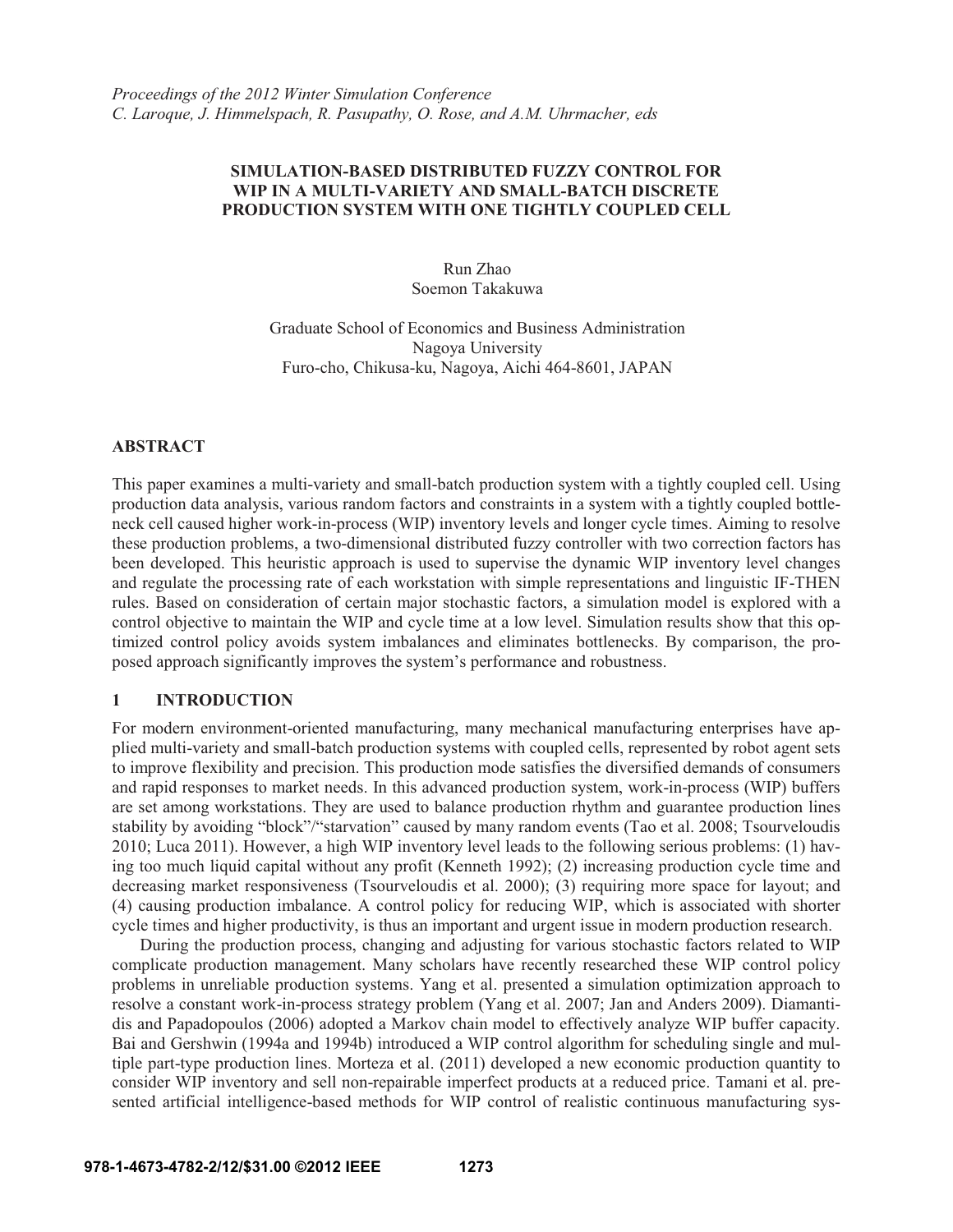tems (Ioannidis et al. 2004; Tamani et al. 2009; Tsourveloudis 2010). These studies mainly focused on WIP minimization or optimization by improving production scheduling or adjusting production capacity based on certain system structure hypotheses. However, research on multi-variety and small-batch discrete production systems considering major production uncertainty factors and control policies for WIP by analyzing dynamic inventory level changes is rare, especially research identifying bottlenecks caused by tightly coupled cells to design a WIP control policy.

Most current studies on production research have also performed minimal work on heuristic control policy because accurate analytical solutions are not easily attainable (Gershwin 2000). This paper thus developed a distributed heuristic fuzzy control method for a multi-variety and small-batch production system with one tightly coupled cell. A corresponding simulation model applying this optimized control approach was constructed, which considers specific major random factors and system bottlenecks. The control objective involves keeping WIP inventory and cycle time at low levels while improving productivity by dynamically regulating the processing rate according to inventory-level changes of distributed WIP buffers between workstations. Finally, simulation results were presented along with comparisons and remarked to validate the effectiveness of the proposed approach.

# **2 APPROACH**

# **2.1 Approach Review**

In a production system viewed as a network of workstations and buffers, analytical results have demonstrated the superiority of surplus-based systems (Ioannidis et al. 2004). In surplus-based systems, control policy is determined based on how far cumulative or in-process production is ahead of or behind a certain hedging-point. The case study in this paper is also considered as a surplus-based system. The production rate for each workstation is adjusted by investigating whether the real-time WIP inventory level is higher or lower than a hedging point. An actual production system is a black-box system that is synthetically restricted by various random factors. Accurately controlling these variable factors to achieve predetermined objectives is more difficult, and NP-hard problems are frequently encountered. A heuristic control policy has thus been gradually considered to achieve a satisfactory strategy that is not an exact solution (Gershwin 2000). Consequently, this paper develops a heuristic fuzzy control method. The demonstrated advantages of this control method are that it is computationally simple and can be applied in real-time and dynamic control/scheduling (Tsourveloudis et al. 2007). Applying this approach can avoid disturbances from bottlenecks caused by a tightly coupled cell and achieve lower WIP inventory levels, shorter cycle time and higher productivity.

The fuzzy control method has been applied in production systems by Tamani et al., resulting in successful heuristic fuzzy production control applications for WIP (Tsourveloudis et al. 2000; Tamani et al. 2009; Tsourveloudis 2010; Tamani et al. 2011). Additionally, their research achievements and successful applications provide many suggestions and references. For easier analysis, their study cases are simulated by viewing the production system as a continuous system while only considering two random factors: machine failure/repair probability and demand change. However, the most realistic mechanical manufacturing system is a classic discrete system. This is especially apparent in a multi-variety and small-batch production system because various stochastic factors cause random WIP changes and reduce system performance. A bottleneck in a system with high "block"/"starvation" frequency can also disturb the whole discrete system. Based on the studies of Tamani et al., we consider this study case as a discrete system with more uncertain factors, and provide a closer representation of the actual production system. This paper also further improves the distributed fuzzy control method by increasing two correction factors, which can easily and quickly control the system's performance, compared to the methods used by Tamani et al. (Tamani et al. 2009; Tamani et al. 2011).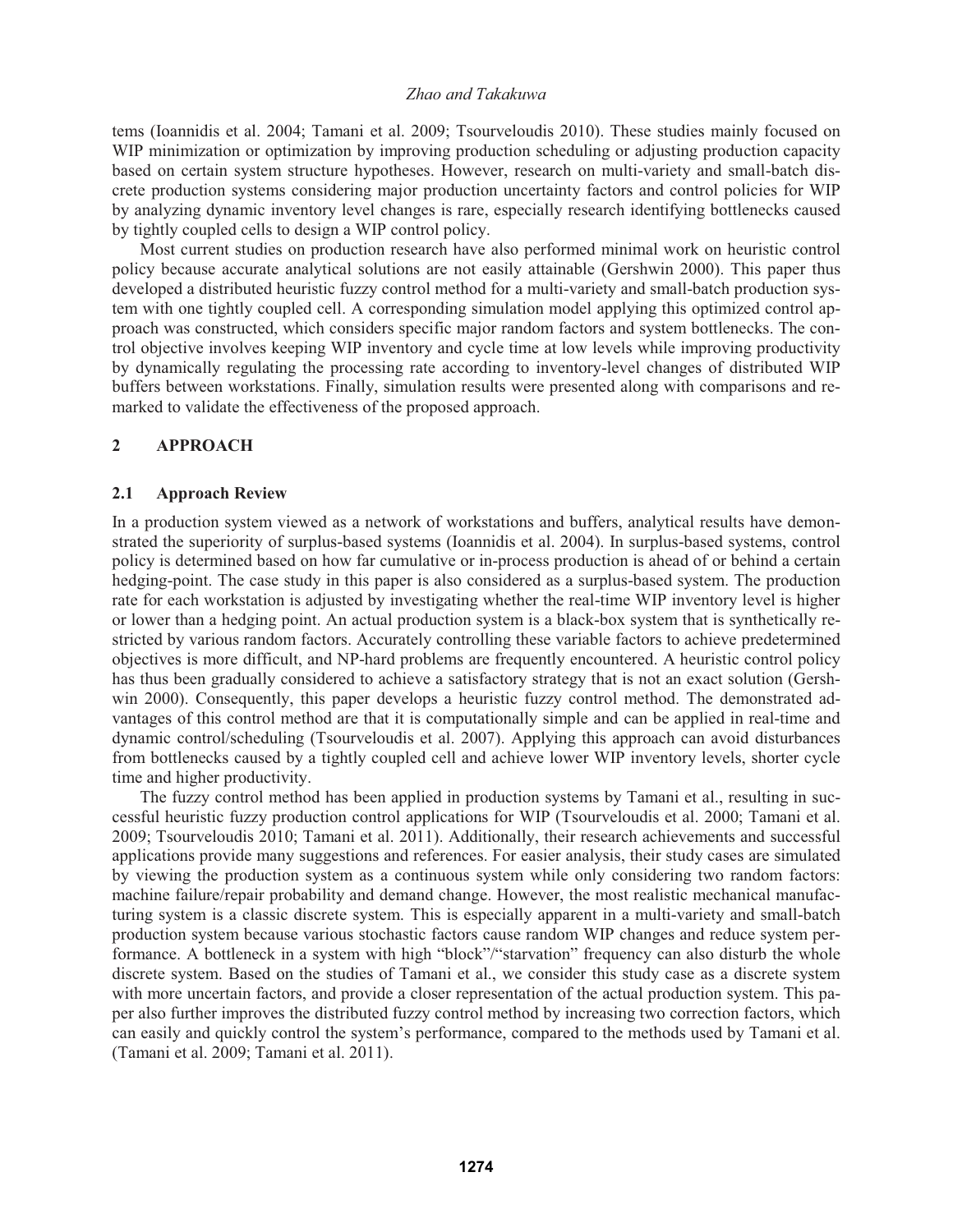## **2.2 Fuzzy Control Method**

An appropriate control policy for a production system can satisfy multiple conflicting criteria and adapt to dynamic and stochastic constraints. A fuzzy logic controller uses a mathematical structure and method to control the production operation with some simple control principle representations using IF-THEN rules. This paper applied a two-dimensional (double-input and simple-output) fuzzy logic controller with two correction factors. For on-site supervisors, the easiest way to adopt a control strategy that regulates processing rates is to investigate the relative and absolute error values in WIP inventory levels for each distributed workstation in each check time interval. According to a surplus-based system, the relative error value is the difference between the actual WIP value and a hedging point. The absolute error value refers to the difference between successive WIP values. These relative and absolute error values constitute the double input for the fuzzy logic controller, and the processing rate is the simple output. For the two correction factors, the first factor is set to quickly eliminate errors when the actual WIP inventory levels drastically depart from the hedging point, and the second factor maintains stability when the actual WIP inventory level is near the hedging point. The other main inputs affecting the system output are dynamic and stochastic factors, which can cause discrete WIP level and system performance changes. Figure 1 shows a two-dimensional fuzzy logic structure with two correction factors.



Figure 1: A double-input and simple-output fuzzy logic structure with two correction factors.

For fuzzy logic controllers, a control policy is described using linguistic IF-THEN rules with appropriate mathematical meanings (Driankov 1994). For the double-input and simple-output fuzzy logic controller in this work, the rule base for the control model contains rules with the following form:

# **Theorem 1** *IF E is <i>XAND**cE* is *Y*, *THEN R* is *Z*

Here, *E* and *cE* are the inputs' relative and absolute WIP error values, respectively. *R* is the output or processing rate. These inputs and output are divided into five corresponding linguistic variations sets: *X*=*Y*=*Z*={*PL* (Positive Large), *PS* (Positive Small), *O* (Zero), *NL* (Negative Large), *NS* (Negative Small).

The correction factors,  $\alpha_I$  and  $\alpha_2$ , are real numbers between 0 and 1, with  $\alpha_I < \alpha_2$ . The analytical expression for the fuzzy controller is corrected thus:

**Theorem 2** *IF*  $E \in \{PL, PS\}$ , *THEN*  $R = -[a_1 \times E + (1-a_1) \times EC]$ *ELSEIF*  $E \in \{NL, NS\}$ , *THEN*  $R = -[a_2 \times E + (1-a_2) \times EC]$ 

The outputs of the activated rules are aggregated to form the value of the overall control output with two correction factors, which are then defuzzified into a crisp number *Z*.

In this paper, the processing time for each workstation is regulated based on a processing speed change rate *ri*, which is the fuzzy controller output and can be calculated by defuzzification. A VBA module in the simulation model operates this calculation, as illustrated in Section 4.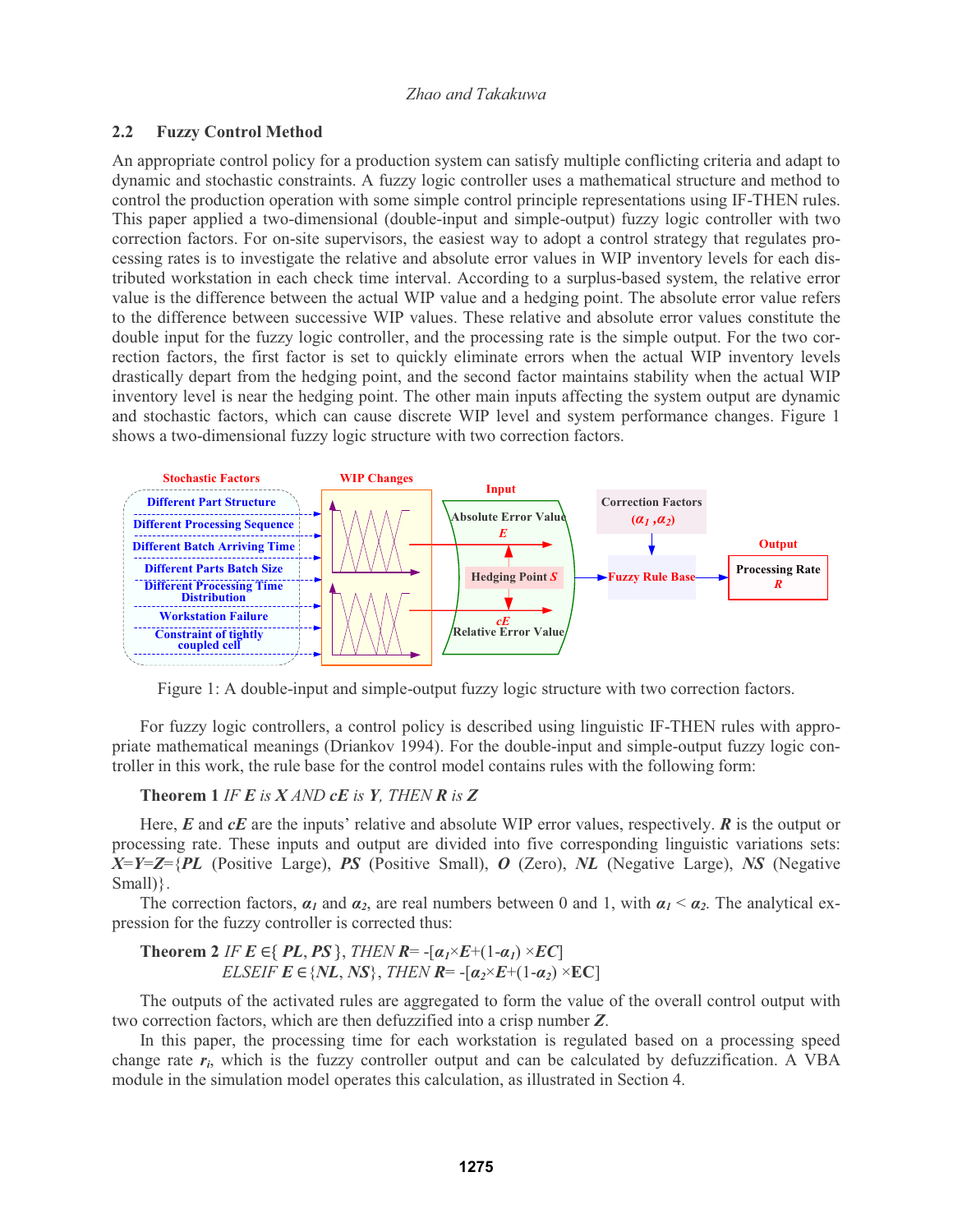# **3 CASE STUDY**

This paper considers a case of a certain multi-variety and small-batch discrete production system with one tightly coupled cell. This system is located in an engine component manufacturing workshop of a Japanese company. Considering the system characteristics and ensuring the current logical structure, Figure 2 shows a simplified layout model for this production system. This production system mainly comprises 21 workstations and three main part families (Part Type A, B, and C), which are processed by different production lines that can use the same machines, according to their technology groups. Each part batch that enters the system includes three types of parts in random proportions. The WIP buffers are used to balance the machining capabilities, improve production stationarity, and meet the processing demands for the diversified part types. The processing capacity of each independent process in a workstation is handled by a machining center that can be controlled by regulating processing time. According to the part family characteristics, each workstation completes the processing task for various parts in a corresponding part family, either in whole or part. The processing time for each part on each workstation is different. Furthermore, there are three coupled cells: two cells are loose coupled cells with machines that act like conveyors and can do continuous processing; the remaining cell is a tightly coupled cell in the NC station, in which a robot agent is used to accurately transfer parts between two fine machines. The buffer space is limited to 12. In this cell, the milling machine is easily blocked until limited buffer space becomes available. This prototype system is called the AS-IS model.



Figure 2: Multi-variety and small-batch production systems with one tightly coupled cell.

For this AS-IS model, Table 1 provides a statistical analysis of the latest two months of production data. The largest average WIP inventory level is over 80, and the standard deviations (SDs) are large. The system's ability to resist disturbance is affected by various random factors and is low. WIP control in this production system remains a serious issue. From Table 1, due to the large SD, the Takt time is unbalanced when comparing production lines. In the tightly coupled cell, the "block" frequency of the milling machine exceeds 5%, but the "starvation" frequency of the drilling machine is not zero and is instead approximately 0.7%. The SD of each downstream WIP level in this cell is larger than the upstream WIP. This suggests that this cell has a large effect on disturbances in the entire system and is the main bottleneck for the whole production system.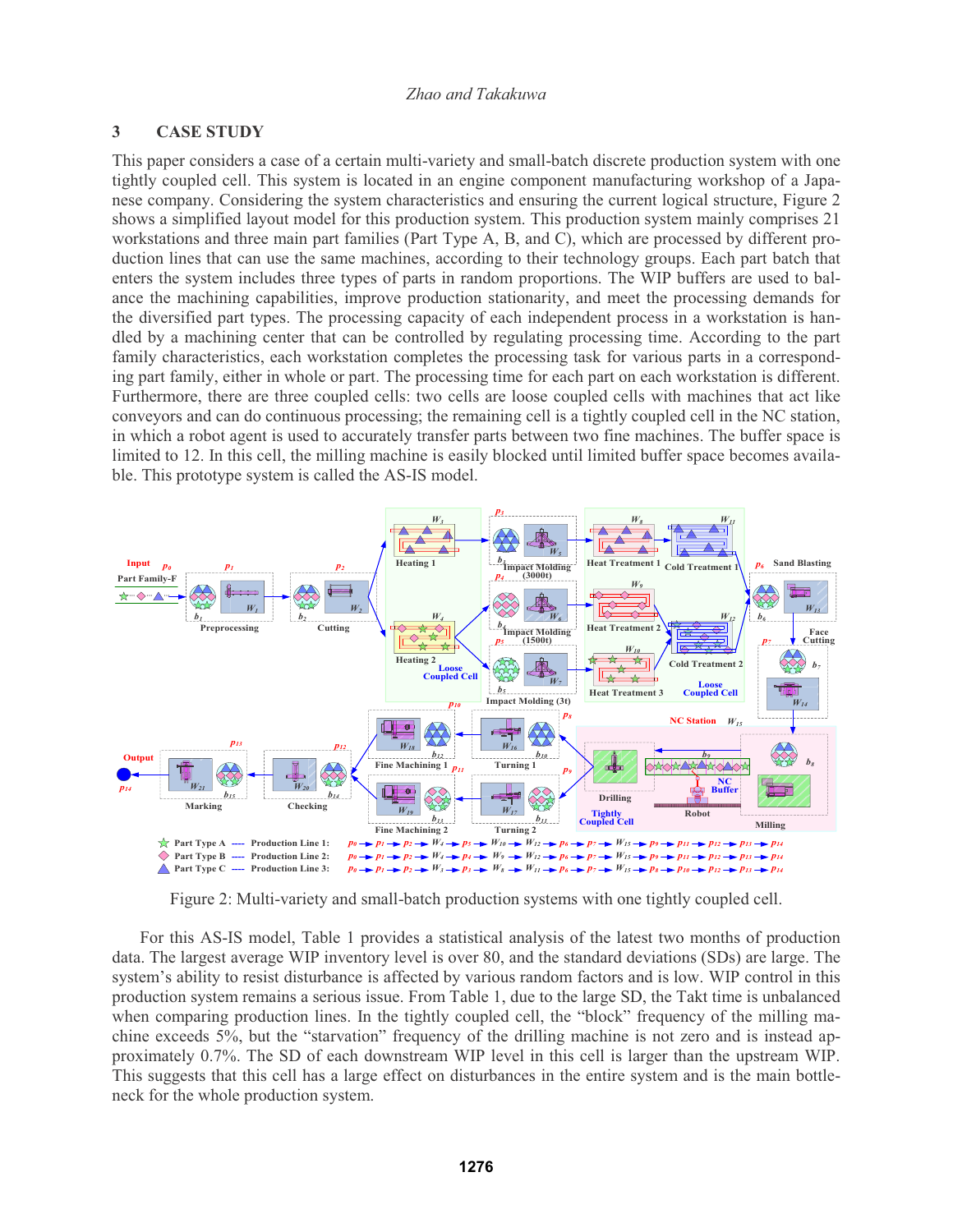|                                        | Time Unit/min Deviations |                |                |       | Average Takt Standard Average WIP Level Standard<br>Unit/Ouantity |                | <b>Deviations</b> |       |  | <b>Tightly Coupled Cell</b>                                     |             |  |          |  |
|----------------------------------------|--------------------------|----------------|----------------|-------|-------------------------------------------------------------------|----------------|-------------------|-------|--|-----------------------------------------------------------------|-------------|--|----------|--|
| <b>Production Line 1</b>               | 14.89                    |                | 1.72           |       |                                                                   | 516.06         |                   | 47.33 |  | <b>Block Frequency</b>                                          | of Milling  |  | 5.88%    |  |
| <b>Production Line 2</b>               | 10.62                    |                | 2.04           |       |                                                                   | 605.62         |                   | 69.12 |  | <b>Starvation Frequency</b>                                     |             |  |          |  |
| <b>Production Line 3</b>               | 7.43                     |                | 2.09           |       |                                                                   | 666.62         |                   | 87.85 |  |                                                                 | of Drilling |  | $0.69\%$ |  |
| <b>WIP Inventory</b>                   | b <sub>1</sub>           | b <sub>2</sub> | b <sub>3</sub> | $b_4$ | b <sub>5</sub>                                                    | b <sub>6</sub> | $\bm{b}_7$        |       |  | $b_8$ $b_{10}$ $b_{11}$ $b_{12}$ $b_{13}$ $b_{14}$ $b_{15}$     |             |  |          |  |
| Average Level<br>Unit/ <i>Quantity</i> |                          |                |                |       |                                                                   |                |                   |       |  | 92.9 260 84.4 55.8 197 212 60.5 201 52.9 88.8 83.9 142 68.7 104 |             |  |          |  |
| <b>Standard Deviations</b>             |                          | 31.2 103       |                |       |                                                                   |                |                   |       |  | 34.7 21.2 67.4 86.7 23.8 133 38.9 53.6 57.1 91.9 53.1 71.7      |             |  |          |  |

Table 1: Latest two-month actual production statistics.

Based on data from these two months, the cycle time for each part family batch obeys a normal distribution  $(X \sim N (\mu = 5220, \sigma^2 = 2700)$ ). Approximately 19.31% of the batches are completed within two days, while half of the batches are completed in three days or more. Most orders thus cannot meet the delivery time of three days. Figure 3 presents the details for this distribution.



Figure 3: Probability distribution of cycle time for the AS-IS model.

Analysis and data from the AS-IS model suggest that the WIP inventory level of each workstation is high, the cycle time is long, and the tightly coupled cell seriously restricts productivity.

## **4 SIMULATION**

### **4.1 Simulation Submodels**

To resolve current production problems, a simulation model using an optimized fuzzy control method is developed, called the TO-BE model. To achieve the control objective and keep WIP inventory and cycle time at low levels, the simulation model comprises five sub-models, shown in Figure 4.



Figure 4: Simulation Submodels.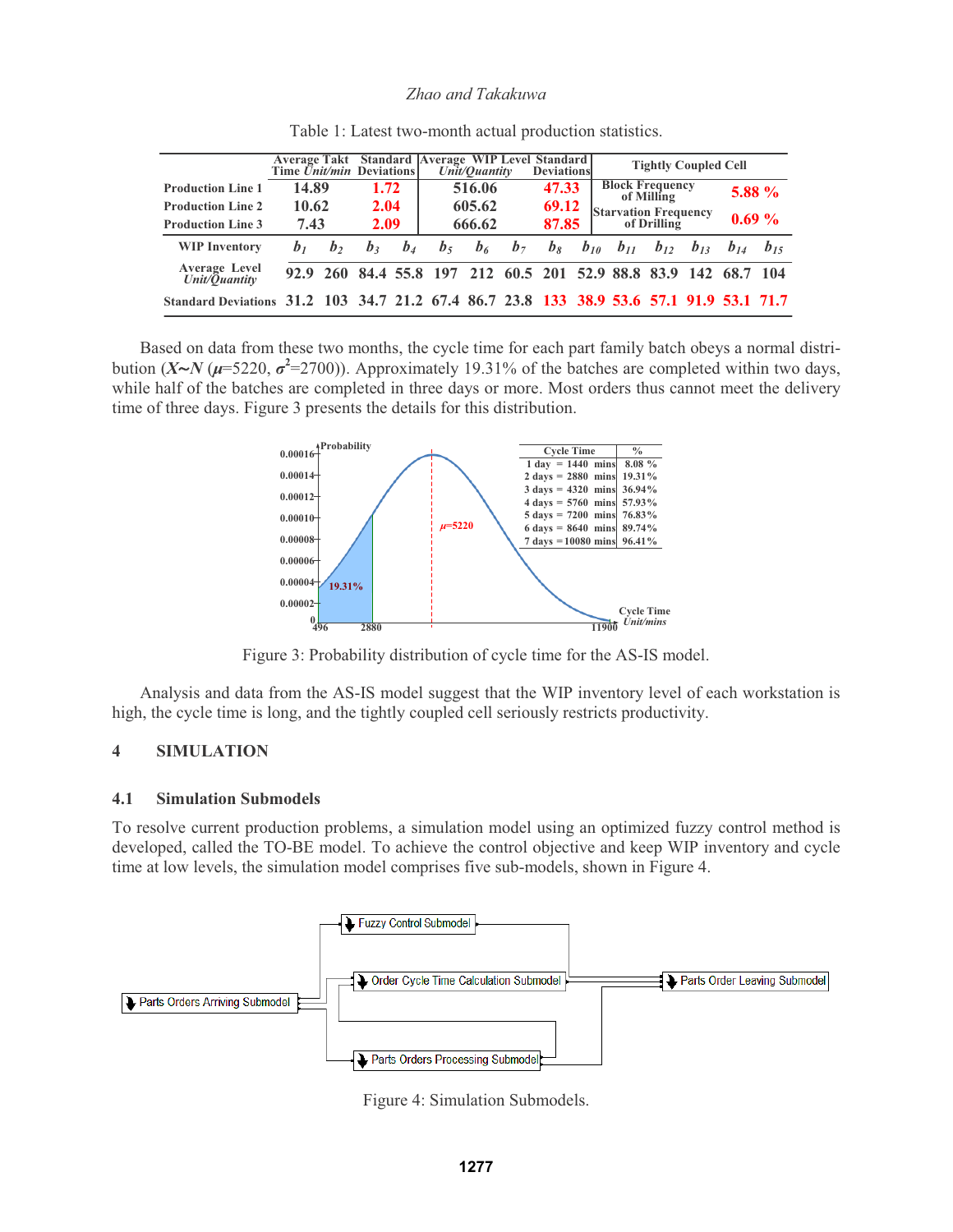The Parts Order Arriving sub-model is designed to simulate part family orders arriving, randomly create part batch quantities, and determine the production line. The Parts Orders Processing sub-model is designed to process parts on the corresponding workstations. The Parts Order Leaving sub-model is designed to ensure that all parts in a batch are completed and develop statistics for the parts leaving. The Fuzzy Control sub-model is the core for this simulation. It is designed to calculate changing WIP values from the Parts Orders Processing sub-model and make a control policy to regulate processing time for each workstation using a distributed fuzzy control methodology. The Order Cycle Time Calculation submodel creates WIP change statistics for workstation and processing cycle time for each part order.

### **4.2 Optimized Approach—A Distributed Fuzzy Control Controller**

The Fuzzy Control sub-model embeds and uses a two-dimensional fuzzy controller with two correction factors to make an optimized control policy to regulate processing time for each distributed workstation. Because of system's stochastic changes caused by various random factors, the inventory level changes at workstations differ from one another over time. According to the distributed workstation locations in a real production system, a corresponding distributed fuzzy controller developed for each workstation simplifies making the corresponding control policy.

As Figure 5 shows, for each distributed workstation in the Parts Orders Processing sub-model, its relative and absolute WIP error values (*e* and *ce*) are collected and input into the corresponding fuzzy controller in the Fuzzy Control sub-model. In this controller, the output *r* is computed using fuzzy processing, parameter correction, fuzzy rules selection, fuzzy inference, and defuzzification. By consulting this output, a simulation instruction based on an optimized control policy is made to regulate the processing time of a corresponding workstation.



Figure 5: A distributed fuzzy controller.

In the Fuzzy Control sub-model, a VBA module operates these calculation steps during the simulation running at each check time interval. After the optimized fuzzy calculation, a control instruction is sent to the Parts Orders Processing sub-model. The process time for the corresponding workstation is regulated by *pi*. The main steps in this optimized approach are designed as follows.

### **[Step 1] Perform Fuzzification and Define Fuzzy Sets Universe**

The relative and absolute WIP error values (*e* and *ce*) of each distributed workstation are input into the Fuzzy Control sub-model. The fuzzy controller converts inputs into fuzzy sets, and a quantizer *k* is used with  $k_e = k_{ce} = 1/5$ . After fuzzification, for *e*, three cases exist.

(1) If  $e \times k_e \in X$ , and  $-4 \leq e \times k_e \leq 4$ , it should be rounded off.

(2) If  $e \times k_e \notin X$ , and  $e \times k_e \leq -4$ , it should be quantized as -4.

(3) If  $e \times k_e \notin X$ , and  $e \times k_e \geq 4$ , it should be 4.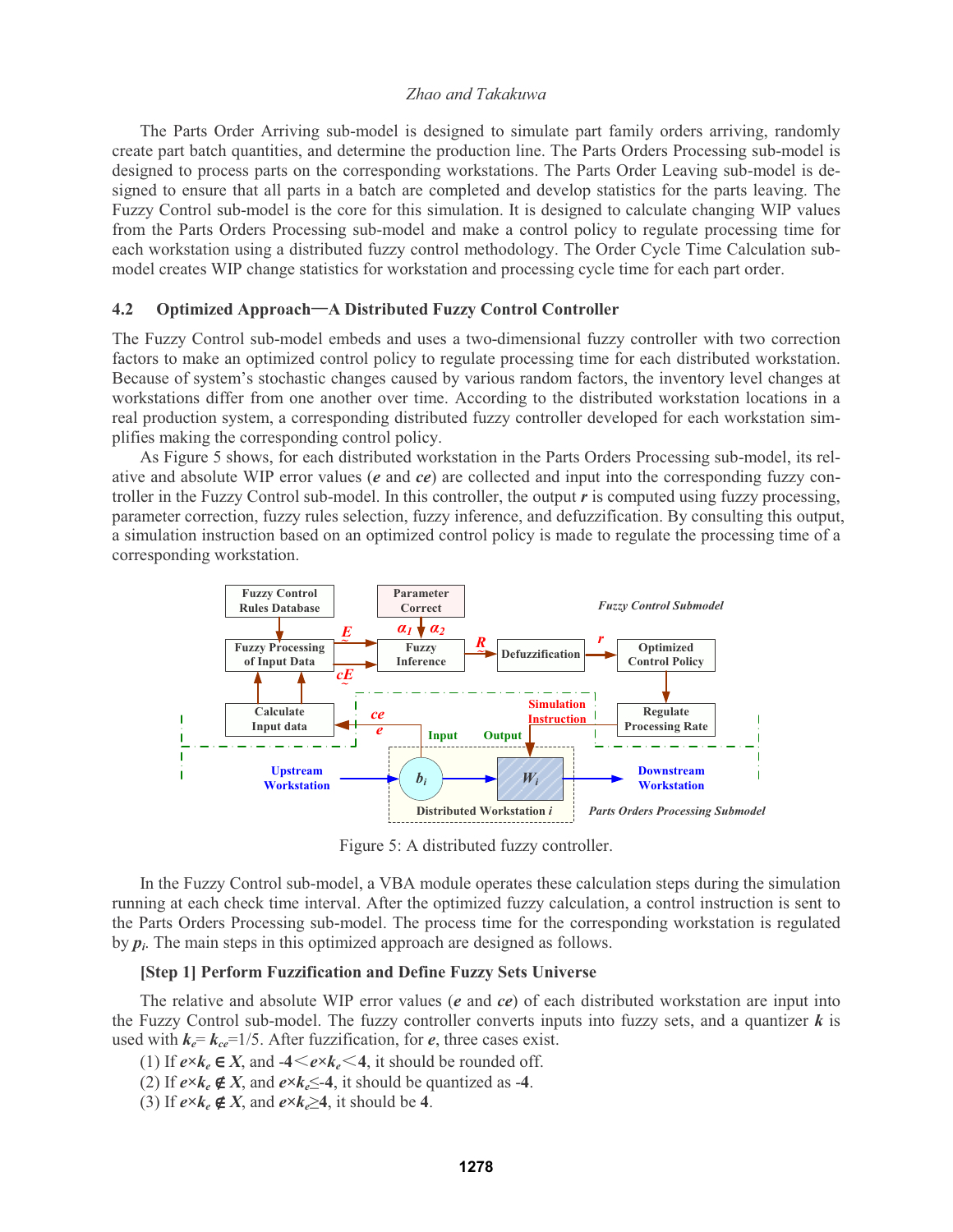#### **[Step 2] Design Linguistic Fuzzy Sets and Fuzzy Rules**

This paper denotes the linguistic fuzzy sets as  $X=Y=\{PL, PS, O, NL, NS\}$ ,  $\alpha_1=1/2$ ,  $\alpha_2=3/4$ . Using Theorems 1-2, the membership function and variable assignment of inputs and the output are obtained. Membership function is a generalization of each corrected input in classical sets and represents the attribution ratio as a fuzzy set for input. After fuzzification, fuzzy rules should be made for the control policy. Figure 6 shows the results of this step.

| <b>Membership function</b>                                                                                                                                                  | <b>Fuzzy control rules</b> |           |           |                        |           |                        |  |  |  |
|-----------------------------------------------------------------------------------------------------------------------------------------------------------------------------|----------------------------|-----------|-----------|------------------------|-----------|------------------------|--|--|--|
| $\mu$ a<br>$\mu_{NL}(x)$<br>$\mu_{PS}(x)$<br>$\mu_{PL}(x)$<br>$\mu_{NS}(x)$<br>$\mu_0(x)$<br>$\mu_{NL}(y)$<br>$\mu_{NS}(y)$<br>$\mu_{PL}(y)$<br>$\mu_0(y)$<br>$\mu_{PS}(y)$ | EC                         | $N\!L$    | NS        | 0                      | <b>PS</b> | <i>PL</i>              |  |  |  |
|                                                                                                                                                                             | $N\!L$                     | <b>PL</b> | PL        | PL.                    | <b>PS</b> | <b>PS</b>              |  |  |  |
|                                                                                                                                                                             | <b>NS</b>                  | <b>PL</b> | PS        | 0                      | 0         | NS                     |  |  |  |
| 0.5                                                                                                                                                                         | $\boldsymbol{o}$           | <b>PS</b> | 0         | $\boldsymbol{o}$       | 0         | <b>NS</b>              |  |  |  |
|                                                                                                                                                                             | PS                         | <b>PS</b> | 0         | $\boldsymbol{o}$       | <b>NS</b> | $\mathbf{N}\mathbf{L}$ |  |  |  |
|                                                                                                                                                                             | <b>PL</b>                  | <b>NS</b> | <b>NS</b> | $\mathbf{N}\mathbf{L}$ | NL        | $\mathbf{N}\mathbf{L}$ |  |  |  |
| -5                                                                                                                                                                          |                            |           |           |                        |           |                        |  |  |  |

Figure 6: Membership function and fuzzy control rules.

### **[Step 3] Defuzzification**

The corrected inputs can be represented as  $e_i$  and  $ce_i$ , with membership functions  $\mu_X^*(e_i)$  and  $\mu_X^*(ce_i)$ , respectively. The membership functions of the conjunction of these two inputs, for *AND*=*min*, is:

$$
\mu_{AND}^*(e_i, ce_i) = \mu_X^*(e_i) \wedge \mu_Y^*(ce_i)
$$
\n<sup>(1)</sup>

The following defuzzification formula gives the processing rate  $r_i^*$ , which is the control degree after each WIP checking time interval:

$$
r_i = \frac{\sum r_i \mu_z^*(r_i)}{\sum \mu_z^*(r_i)}
$$
 (2)

#### **[Step 4] Calculate the Processing Time**

Based on step 3, after setting quantizer  $k_r$ , the processing time  $p_i$  for workstation  $i$  can be designed as the following function and regulated by *pi*:

$$
p_i = p_d \times (1 - r_i \times k_r) \tag{3}
$$

where,  $p_d$  means the processing time created by the normal processing time distribution. After Step 3,  $r_i$  has positive and negative values. ( $r_i \times k_r$ ) denotes the regulation value for processing time  $p_d$ . The process time for workstation *i* is regulated by  $(1 - r_i \times k_r)$  of the original processing time.

#### **4.3 Simulation Control Logic**

For the entire simulation system, dynamic testing and control of changing WIP inventory levels is the primary objective for determining a solution. However, upstream and downstream WIP buffers exist for each workstation, and the controller must select the first buffer to determine. As analyzed, the tightly coupled cell in this production system is the main bottleneck. According to the theory of constraints, this cell is viewed as the "drum" for the whole production system. The "pull" mode is thus used for the production line upstream of the "drum", and the "Push" mode is applied for the production line downstream of the "drum". Each upstream workstation of the NC station should check the downstream WIP buffer, and each downstream workstation of the NC station should check the upstream WIP buffer. This paper integrates the "Pull"/"Push" mode and the fuzzy controller into a simulation model for controlling WIP. Figure 7 shows the simulation control logic.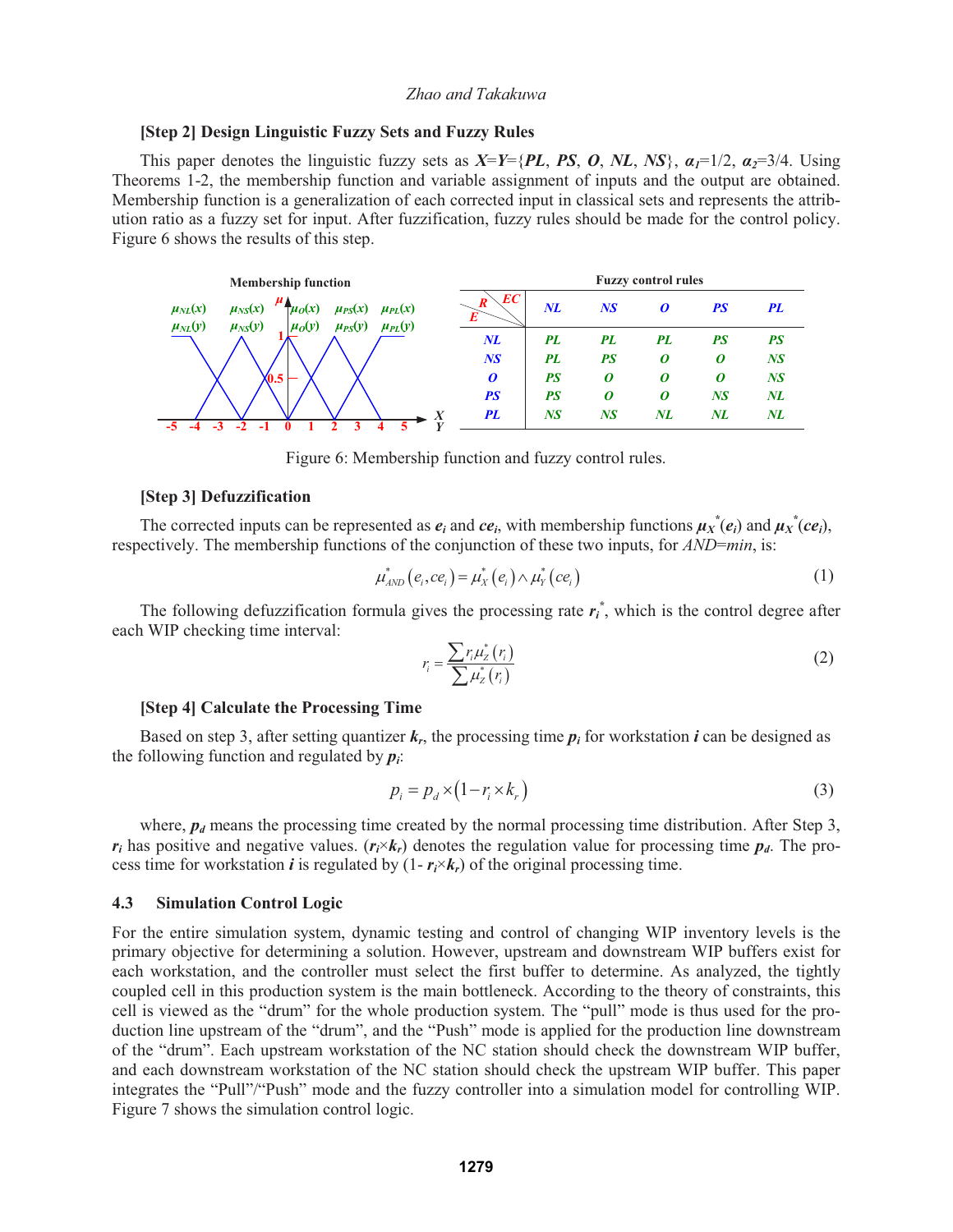*Zhao and Takakuwa* 



Figure 7: Simulation control logic using the optimized fuzzy control approach.

When a workstation is in the upstream line of the NC station, its downstream WIP change value is input into the corresponding distributed fuzzy controller for calculation. If the relative and absolute WIP error values are both low, the fuzzy controller makes the control policy that the productivity of this workstation should be increased. The processing time is thus reduced by simulation instruction. By doing this, the "starvation" frequency of the milling machine is reduced, and the production lines are steadier and more balanced. The NC station "pulls" the upstream line, and production performance is optimized. For a workstation downstream of the NC station, based on the same WIP value, the control policy made by the fuzzy controller is contrary to the upstream NC station line. Different outputs are made in the VBA module by distinguishing workstation location and converting the positive/negative output  $r_i$  values.

# **4.4 Running the Simulation**

This paper uses the Arena simulation platform to build the simulation model. To ensure simulation randomness similar to the AS-IS model with the various stochastic factors described in Figure 1, random distribution data and main parameters are set, as shown in Table 2.

| <b>Parts Processing Time</b><br>Unit/min |                          | <b>Machine Failure</b>   |                          |  | <b>Loose Coupled Cell</b>  | Run Speed Unit Size Length                                       |                                 |                                |                  |  |
|------------------------------------------|--------------------------|--------------------------|--------------------------|--|----------------------------|------------------------------------------------------------------|---------------------------------|--------------------------------|------------------|--|
|                                          | <b>Production Line 1</b> | <b>Production Line 2</b> | <b>Production Line 3</b> |  | Up Time Down Time          | Heating 1 $(W_3)$                                                | $0.72$ m/min                    | 0.9 <sub>m</sub>               | 7.2 <sub>m</sub> |  |
| Preprocessing $(W_I)$                    | TRIA(3.8,4,4.2)          | TRIA(2.8,3,3.2)          | TRIA(1.8, 2, 2.2)        |  | <b>EXPO(720) EXPO(30)</b>  | Heating 2 $(W_4)$                                                | $0.90$ m/min                    | 0.6 <sub>m</sub>               | 7.2 <sub>m</sub> |  |
| Cutting Station $(W_2)$                  | TRIA(3.9,4.1,4.3)        | TRIA(2.9,3.1,3.3)        | TRIA(1.9,2.1,2.3)        |  | <b>EXPO(720) EXPO(30)</b>  | Heat Treatment $(W_8)$                                           | $0.75$ m/min                    | 0.9 <sub>m</sub>               | 4.5 <sub>m</sub> |  |
| 3000t Impact Molding $(W_5)$             | TRIA(9.1,11.6,14.1)      |                          |                          |  | <b>EXPO(720) EXPO(30)</b>  | Heat Treatment $(W_9)$                                           | $0.90$ m/min                    | 0.6 <sub>m</sub>               | 5.4 <sub>m</sub> |  |
| 1500t Impact Molding $(W_6)$             |                          | TRIA(7.3,9.3,11.3)       |                          |  | <b>EXPO(720) EXPO(30)</b>  | Heat Treatment $(W_{10})$                                        | $0.90$ m/min                    | 0.6 <sub>m</sub>               | 5.4 <sub>m</sub> |  |
| 3t Impact Molding $(W_7)$                |                          |                          | <b>TRIA(6,8,10)</b>      |  | <b>EXPO(720) EXPO(30)</b>  | Cold Treatment $(W_{11})$                                        | $0.90$ m/min                    | 0.9 <sub>m</sub>               | 3.6 <sub>m</sub> |  |
| Sand Blasting $(W_{13})$                 | TRIA(4.1,4.3,4.5)        | TRIA(3.1,3.3,3.5)        | TRIA(2.1,2.3,2.5)        |  | <b>EXPO(720) EXPO(30)</b>  | Cold Treatment $(W_{12})$                                        | $0.90$ m/min                    | 0.6 <sub>m</sub>               | 5.4 <sub>m</sub> |  |
| Face Cutting $(W_{14})$                  | TRIA(4.3,4.5,4.7)        | TRIA(3.1,3.3,3.5)        | TRIA(2.1, 2.3, 2.5)      |  | $EXPO(720)$ $EXPO(30)$     | Parts Family Batch Data                                          |                                 |                                |                  |  |
| Turning 1 $(W_{16})$                     | TRIA(9.6, 12.6, 15.6)    |                          |                          |  | <b>EXPO(720) EXPO(30)</b>  |                                                                  |                                 |                                |                  |  |
| Turning 2 $(W_{17})$                     |                          | TRIA(4.6,4.8,5)          | TRIA(4.3,4.5,4.7)        |  | <b>EXPO(720) EXPO(30)</b>  | <b>Parts Type Proportion</b><br><b>Parts Batch Arriving Time</b> |                                 | DISC(0.27,1,0.61,2,1)          |                  |  |
| Fine Machining 1 $(W_{18})$              | TRIA(11.7,13.2,14.7)     |                          |                          |  | <b>EXPO(720) EXPO(30)</b>  | Unit/min                                                         |                                 | TRIA(360,420,480)              |                  |  |
| Fine Machining 2 $(W_{19})$              |                          | TRIA(4.8, 5, 5.2)        | TRIA(4.3,4.5,4.7)        |  | <b>EXPO(720) EXPO(30)</b>  | <b>Each Parts Batch Quantity</b>                                 |                                 | <b>AINT(TRIA(124,138,152))</b> |                  |  |
| Checking $(W_{2l})$                      | TRIA(3.1,4.3,4.5)        | TRIA(3.8, 4.4.2)         | TRIA(2.8,3,3.2)          |  | <b>EXPO(720) EXPO(15)</b>  | Unit/Quantiy                                                     |                                 |                                |                  |  |
| Marking $(W_{22})$                       | TRIA(4.3,4.5,4.7)        | TRIA(3.1,3.5,3.7)        | TRIA(3.1,3.3,3.5)        |  | $EXPO(720)$ $EXPO(15)$     |                                                                  | <b>Fuzzy Control Parameters</b> |                                |                  |  |
| <b>Tightly Coupled Cell</b>              |                          |                          |                          |  |                            | 30<br>Hedging-Point S                                            | $\boldsymbol{\mathit{T}}$       |                                | 24 Hours         |  |
| NC Station-Drilling $(W_{15})$           | TRIA(4.1,4.3,4.5)        | TRIA(3.1,3.3,3.5)        | TRIA(2.1, 2.3, 2.5)      |  | <b>EXPO(1200) EXPO(20)</b> | $k_e = k_{ce}$<br>1/5                                            |                                 | 1/2                            |                  |  |
| NC Station-Milling $(W_{15})$            | TRIA(4.3,4.5,4.7)        | TRIA(3.3,3.5,3.7)        | TRIA(2.3, 2.5, 2.7)      |  | EXPO(1200) EXPO(20)        | 1/10<br>$k_{r}$                                                  | a <sub>I</sub><br>$\alpha$      | 3/4                            |                  |  |
|                                          |                          |                          |                          |  |                            |                                                                  |                                 |                                |                  |  |

Table 2: Simulation data and parameters.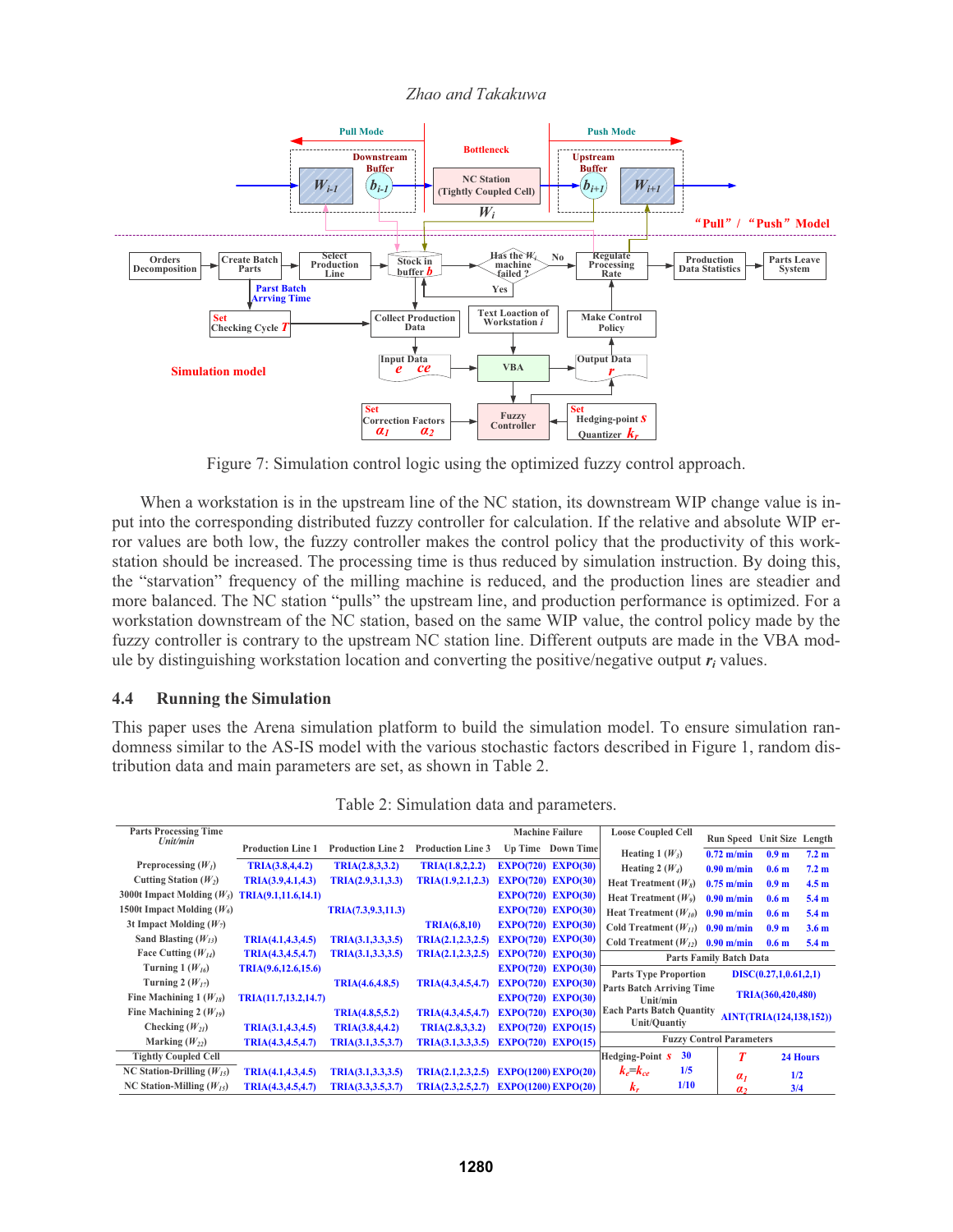The simulation duration is set to two months to match the AS-IS model. To avoid the impact of data deviation on simulation system performance due to the initial status, a steady-state simulation is appropriate for this study. According to the statistical analysis for output inventory level data based on the original simulation model, the effects of the artificial initial conditions have worn off after 5000 minutes. The warm-up period is thus selected as 5000 minutes. Twenty replications are performed to obtain good statistical analysis features and a narrower 95% prediction interval. To reduce output variance affected by random number generation, a common random number method is applied so that all simulations running in the same input have the same random situation.

### **4.5 Simulation Results**

In this section, the average WIP inventory level of each distributed workstation and cycle time are dynamically calculated with the TO-BE model. Simulation results show that the largest WIP average inventory level for each workstation is under 60. Figure 8 shows that the SD is also largely reduced. Although the WIP for the preprocessing workstation is increased by 17 over the AS-IS model, the SD is reduced, which means system stability is effectively controlled.



Figure 8: Statistical data of the WIP inventory for the TO-BE Model by simulation.

Figure 9 provides the cycle time for the TO-BE Model, which follows a normal distribution  $(X \sim N)$  $(\mu = 558, \sigma^2 = 87)$ ). Approximately 97.81% of the batch parts can be completed before two days, and 100% of the batches are completed before three days. The delivery date is thus reduced and met.



Figure 9: Probability distribution of cycle time for the TO-BE model.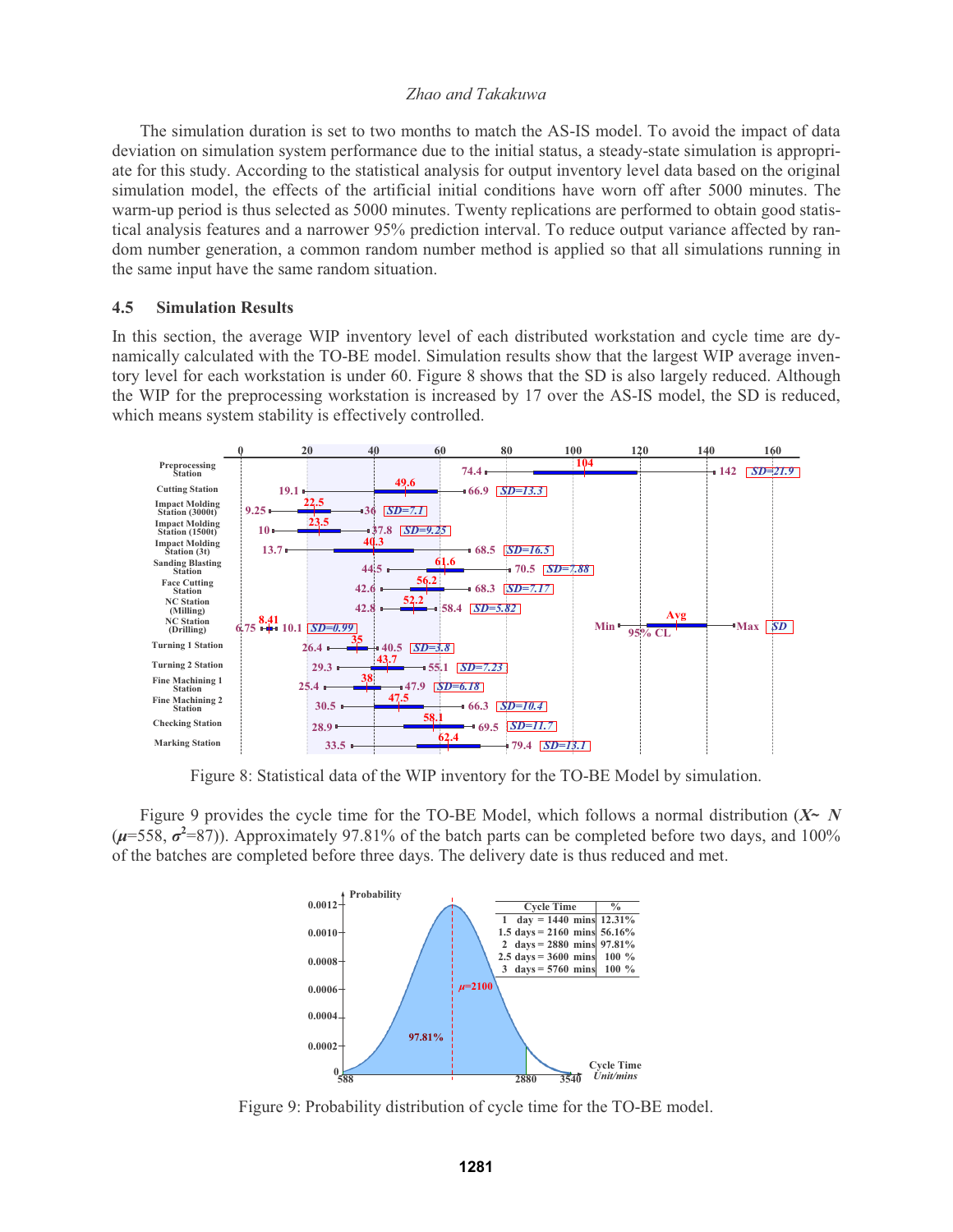# **4.6 Comparison and Remarks**

Table 3 compares the AS-IS and TO-BE models. In the TO-BE model, the average WIP inventory level of each production line has been reduced by over 60%. The width of the 95% confidence interval and the SD for the TO-BE model are narrower and smaller than those for the AS-IS model, respectively. The cycle time distribution SD for the TO-BE model is considerably smaller than that for the AS-IS model. These results show that the TO-BE model has higher stability, a stronger capacity for resisting disturbance, and greater flexibility than the AS-IS model. Furthermore, the cycle time of the TO-BE model is shortened and the delivery day requirement is satisfied for almost all part batches. Conversely, for the bottleneck tightly coupled cell in the TO-BE model, simulation results show that the "block" frequency for milling is below 1%, and the "starvation" frequency for drilling is approximately 0.1%; effects due to the bottleneck are thus essentially eliminated.

|                               |                           | <b>AS-IS Model</b>                                     |                                      |                           | <b>TO-BE Model</b>                                    |                                      | <b>Decline Ratio</b> %                |                           |                                      |  |
|-------------------------------|---------------------------|--------------------------------------------------------|--------------------------------------|---------------------------|-------------------------------------------------------|--------------------------------------|---------------------------------------|---------------------------|--------------------------------------|--|
| (Unit/Quantity)               | Average                   | <b>Half Width</b>                                      | <b>Standard</b><br><b>Deviations</b> | Average                   | <b>Half Width</b>                                     | <b>Standard</b><br><b>Deviations</b> | Average                               | <b>Half Width</b>         | <b>Standard</b><br><b>Deviations</b> |  |
| <b>Production Line 1 WIP</b>  | 516.06                    | 16.76                                                  | 47.33                                | 202.16                    | 6.3                                                   | 18.11                                | $60.83\%$                             | 62.41%                    | 61.74%                               |  |
| <b>Production Line 2 WIP</b>  | 605.62                    | 26.59                                                  | 69.12                                | 202.81                    | 7.34                                                  | 26.70                                | 66.51%                                | 72.40 %                   | $61.37\%$                            |  |
| <b>Production Line 3 WIP</b>  | 666.62                    | 29.26                                                  | 87.85                                | 232.01                    | 8.41                                                  | 28.05                                | $65.20 \%$                            | 71.26 %                   | 68.07 %                              |  |
| <b>Cvcle Time</b><br>Únit/min |                           | $X \sim N$ ( $\mu$ =5220, $\sigma$ <sup>2</sup> =2700) |                                      |                           | $X \sim N$ ( $\mu$ =2100, $\sigma$ <sup>2</sup> =387) |                                      | 59.61 %                               |                           | $85.67\%$                            |  |
| <b>Tightly Coupled Cell</b>   | <b>Block</b><br>Frequency |                                                        | <b>Starvation</b><br>Frequency       | <b>Block</b><br>Frequency |                                                       | <b>Starvation</b><br>Frequency       | <b>Decline Ratio</b><br>$\frac{6}{6}$ | <b>Block</b><br>Frequency | <b>Starvation</b><br>Frequency       |  |
|                               |                           | 5.88 $%$                                               | $0.69\%$                             | $0.71\%$                  |                                                       | $0.103\%$                            |                                       | $87.93\%$                 | $85.07\%$                            |  |

Table 3: Comparison of the AS-IS and TO-BE models.

The TO-BE model using the optimized approach is developed based on the major parameters in Table 2. According to Figure 1, stochastic factors affect production system stability and the WIP changes. In this surplus-based system, the hedging point  $s$ , check time interval  $T$ , quantizer  $k_r$ , and correction factors  $a_1/a_2$ , can greatly disturb the production system. The setting of *s* thus determines the descent speed of the WIP inventory level, system balance, and selection of other fuzzy control variables.

|                 | <b>Production Line 1</b><br><b>Average WIP</b> |                         | <b>Production Line 2</b><br><b>Average WIP</b> |                      |            | <b>Production Line 3</b> | <b>Average Cycle Time</b> |                         |         |                       |
|-----------------|------------------------------------------------|-------------------------|------------------------------------------------|----------------------|------------|--------------------------|---------------------------|-------------------------|---------|-----------------------|
| (Unit/Quantity) |                                                |                         |                                                |                      |            | <b>Average WIP</b>       | $\mu$ ( <i>Unit/min</i> ) |                         |         |                       |
|                 | 347.79                                         | $72.03\%$ $\rightarrow$ | 438.73                                         | $126.33\%$           | 500.56     | 115.75% $\star$          | 3885                      | 85.00% $\star$          | 1623    | 319.38% $\frac{4}{7}$ |
| 10              | 317.68                                         | $57.14\%$               | 394.47                                         | 94.50% $\star$       | 450.23     | 94.06% $\star$           | 3544                      | $68.76\%$               | 1431    | $269.77\%$            |
| 15              | 299.55                                         | 48.17% $\star$          | 364.31                                         | $79.68\%$            | 413.61     | $78.27\%$                | 3319                      | $58.05\%$ $\star$       | 1245    | $221.71\%$            |
| 20              | 211.37                                         | 4.56 % $\star$          | 238.40                                         | $17.54\%$ $\star$    | 271.86     | $17.18\%$                | 2331                      | $11.00\%$ $\rightarrow$ | 527     | $36.18\%$             |
| 25              | 204.68                                         | 1.25 % $\star$          | 218.59                                         | 7.78 % $\frac{1}{2}$ | 249.70     | 7.62 % $\star$           | 2195                      | 4.52 % $\star$          | 432     | 11.63% $\star$        |
| 30              | 202.16 MIN                                     | $0 \frac{9}{6}$         | 202.81                                         | $0 \frac{9}{6}$      | 232.01     | $0 \frac{9}{6}$          | 2100                      | $0 \frac{9}{6}$         | 387 MIN | $0 \frac{9}{6}$       |
| 35              | 206.21                                         | $2.00 \%$               | 195.69                                         | 3.51 %               | 224.39     | 3.28 %                   | <b>2065 MIN</b>           | $1.67 \%$               | 395     | $2.07 \%$             |
| 40              | 213.09                                         | 5.41 % $\star$          | 193.41 MIN                                     | 4.63 %               | 221.74 MIN | 4.43 %                   | 2071                      | 1.38 % $\lambda$        | 412     | $6.46 \%$             |
| 45              | 222.16                                         | 9.89 % $\star$          | 194.92                                         | 3.89 %               | 222.82     | 3.96 %                   | 2104                      | 1.90 % $\star$          | 443     | 14.47% $\star$        |
| 50              | 232.26                                         | 14.89% $\star$          | 197.33                                         | $2.70 \%$            | 225.56     | $2.78 \%$                | 2147                      | $2.24 \%$               | 479     | $23.77\%$             |
| 55              | 242.01                                         | $19.71\%$               | 229.51                                         | $13.17\%$            | 295.41     | $27.33\%$                | 2195                      | 4.52 % $\star$          | 513     | $32.56\%$             |

Table 4: Robustness analysis of WIP and cycle time with variations in *s*.

By running several different simulation scenarios, Table 4 shows the average WIP inventory values of each production line and cycle time with variations in *s*. When *s* is lower than 15, resulting from a narrow span of WIP control, the absolute error value *ce* is also reduced and the correction factors *α2* does not work properly. This causes a higher WIP level that cannot be reduced quickly, and the results are not satisfactory and largely depart from *s*=30. When *s* is larger than 45, conversely, resulting from a wider span of WIP control, the relative error value *e* is small and the correction factor *α1* does not work properly. This results in WIP levels close to *s* not being reduced while higher WIP levels can be reduced quickly; these results are thus slightly higher than *s*=30. The results for *s*=40 are generally better than those for *s*=30.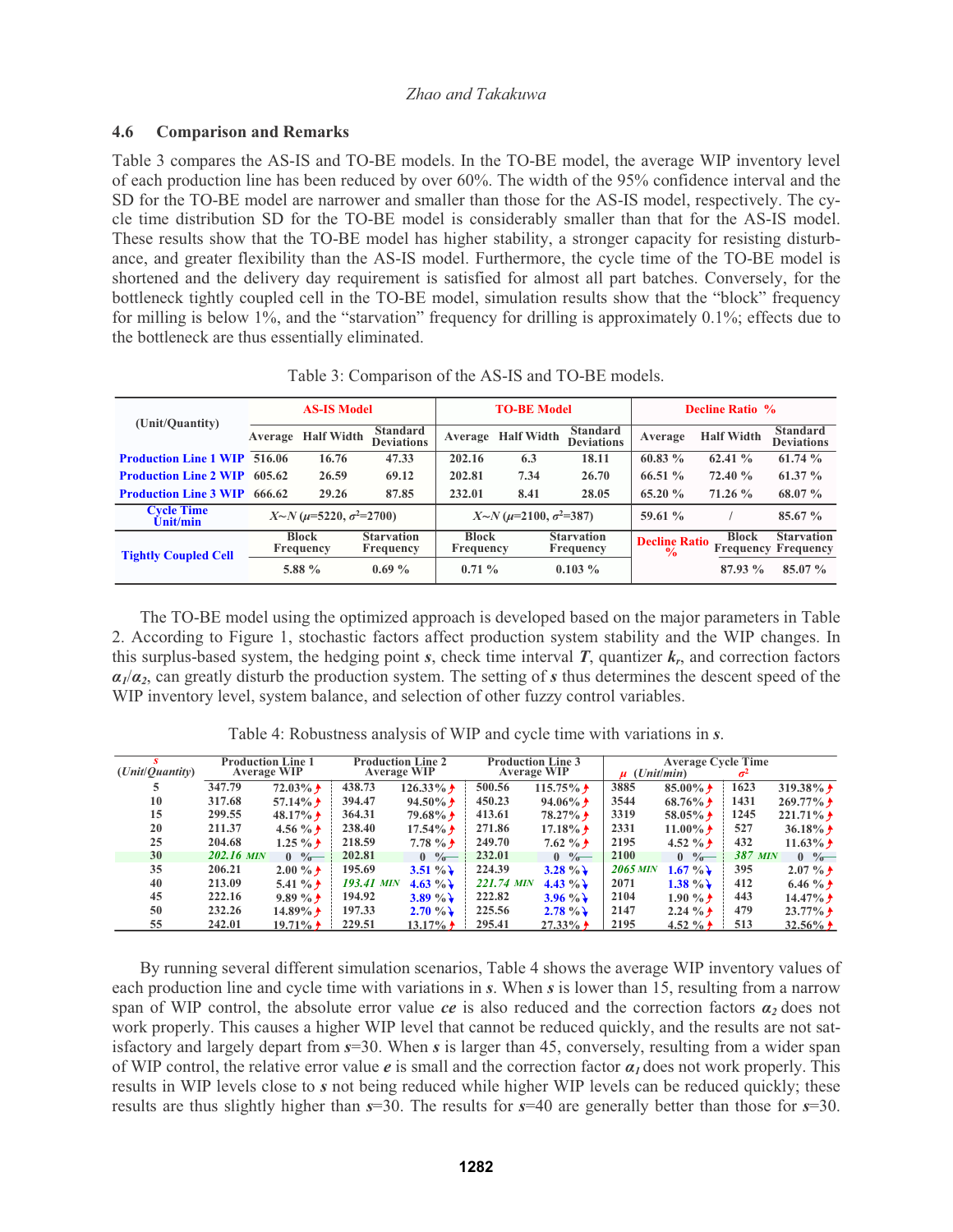For changes in *s* ranging from 25 to 45, the results maintain their stability. This work shows that the optimized model (TO-BE model) has higher robustness and stability levels with a heightened randomicity tolerance capability for stochastic factors. Similarly, other major factors affecting the system reduce sensitivity to control effects. The optimized fuzzy control method thus performs strongly.

# **5 CONCLUSIONS**

This paper, aiming to resolve problems in a multi-variety and small-batch production system, has developed a distributed fuzzy controller. It is used to maintain the WIP inventory and cycle times at a low level by checking the inventory levels of distributed WIP buffers and dynamically adjusting the processing rate of each workstation. According to the surplus-based system, using correction factors makes the dynamic real-time WIP inventory level changes close to the hedging point and maintains system stability. The advantage of this two-dimensional fuzzy controller is that it can provide a supervisor group with a control policy based on simple representations and linguistic IF-THEN rules. A VBA module operates all fuzzy calculations for each distributed workstation in the simulation model. By analyzing a system bottleneck tightly coupled cell, a proposed optimized method, which integrates a "Pull"/"Push" mode and fuzzy method, is embedded into the discrete simulation model by fixing specific major stochastic factors. An AS-IS model joined with a TO-BE model provides remarkable control ability for WIP and enhanced cycle time. Noticeable performance improvements and robustness are achieved with this model. This fuzzy control policy thus represents a successful approach to reduce WIP and shorten cycle time for this modern production system.

Future studies will consider a discrete production system with multiple tightly coupled cells, in which the WIP buffer is a shared setting for multi-workstations and the capacity is changeable within certain limits. More stochastic factors will be changed and system flexibility with meeting multi-production lines will also be studied.

# **ACKNOWLEDGEMENTS**

The authors wish to express their sincere gratitude to Mr. Y. Watanabe of Metal Worker Toa & Arai Company, Ltd. and Mr. Y. Murata of Fujita Health University, for their cooperation in completing this research. This research was supported by the Grant-in-Aid for the Asian CORE Program "Manufacturing and Environmental Management in East Asia" of the Japan Society for the Promotion of Science (JSPS).

# **REFERENCES**

- Bai, S. X., and S. B. Gershwin. 1994a. "Scheduling Manufacturing Systems with Work-In-Process Inventory Control: Multiple-Part-Type System". *International Journal of Production Research* Vol.32, No.2:365-386.
- Bai, S. X., and S. B. Gershwin. 1994b. "Scheduling Manufacturing Systems with Work-In-Process Inventory Control: Single-Part-Type System". *IIE Transaction* Vol.27:599-617.
- Diamantidis, A. C., and C. T. Papadopoulos. 2006. "Markovian Analysis of A Discrete Material Manufacturing System with Merge Operations Dependent and Idleness Failures". *Computers & Industrial Engineering* Vol.50, No.4:466-487.
- Driankov, D., H. Hellendoorn, and M. Reinfrank. 1994. "An Introduction to Fuzzy Control". *Journal of Process Control* Vol.4, No.4:298.
- Gershwin, S. B. 2000. "Design and Operation of Manufacturing System: The Control Policy". *IIE Transactions* Vol.32:891-906.
- Ioannidis, S., N. C. Tsourveloudis, and K. Valavanis. 2004. "Fuzzy Supervisory Control of Manufacturing Systems". *Robotics and Automation* Vol.20:379-389.
- Jan, A. P., and S. Anders. 2009. "Restricted Work-In-Process: A Study of Differences Between Kanban and CONWIP". *International Journal of Production Economics* Vol.118, No.1:199-207.